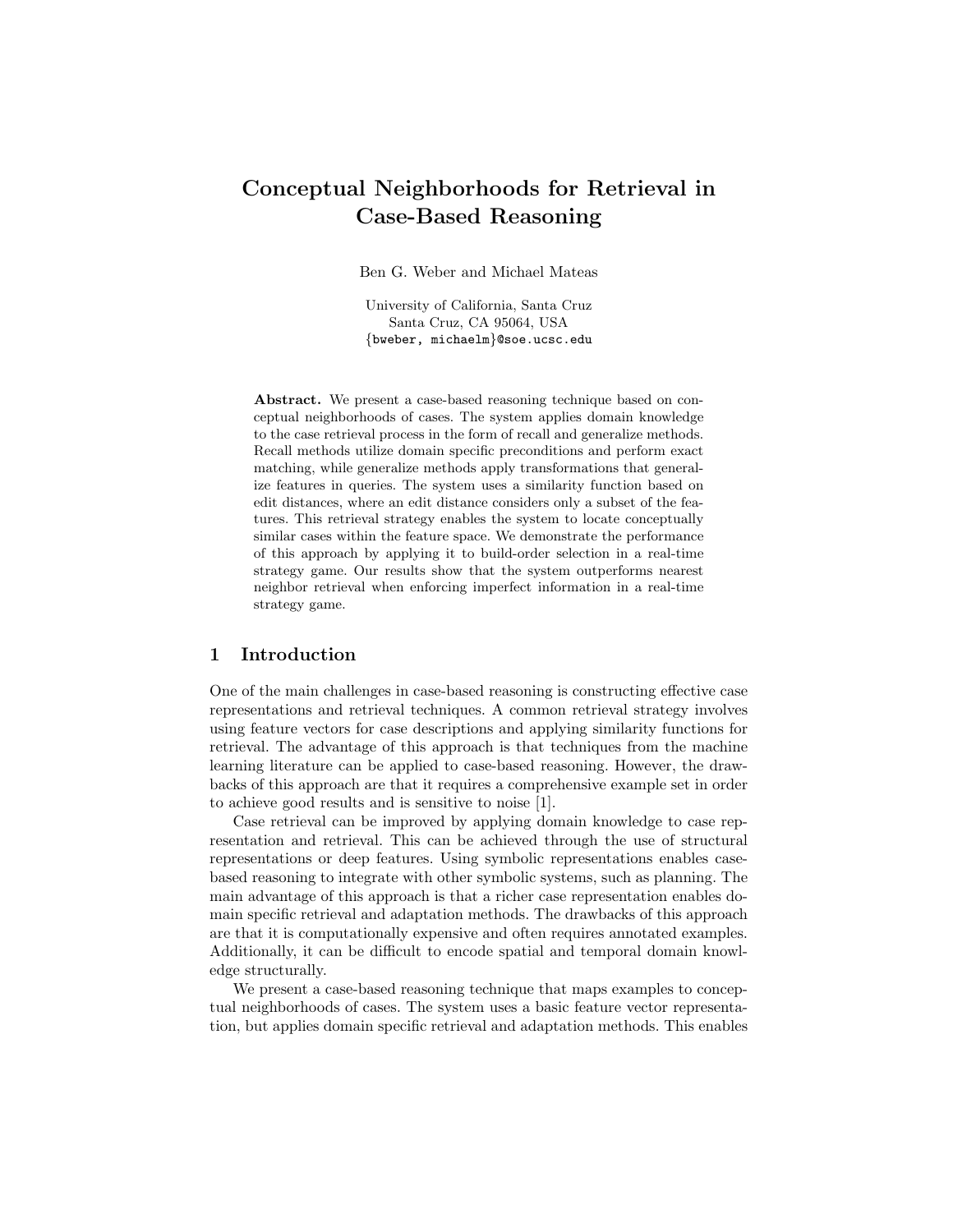domain knowledge to be described symbolically, rather than solely through feature vector weighting. This approach is suitable for knowledge rich domains that are difficult to represent structurally.

We apply conceptual neighborhoods to build-order selection in a real-time strategy (RTS) game. Build-order selection is a knowledge rich aspect of RTS games that incorporates temporal reasoning. Cases for build order can be extracted directly from game traces. The case-based reasoning system is integrated with the reactive planning agent of McCoy and Mateas [2]. Retrieval using conceptual neighborhoods is compared with variations of nearest neighbor while enforcing imperfect information in a RTS game.

The remainder of this paper is structured as follows: in the next section we discuss retrieval strategies for case-based reasoning. Section 3 introduces our approach to case retrieval using conceptual neighborhoods. We then apply conceptual neighborhoods to an RTS game in Section 4. Section 5 provides an overview of the system implementation and Section 6 reports our results. We compare our approach to previous work on case-based reasoning in RTS games in Section 7. Finally, we provide conclusions and future work in Section 8.

# 2 Retrieval in Case-Based Reasoning

Case retrieval selects cases based on a similarity metric. Nearest neighbor retrieval evaluates similarity by projecting cases in feature space and computing a distance between points. Structural approaches evaluate similarity by computing the number of transformations needed to translate cases to match a given query.

#### 2.1 Nearest Neighbor Retrieval

Nearest neighbor is a form of instance-based learning [3] that has has been applied to classification problems and case retrieval in case-based reasoning systems. Nearest neighbor utilizes cases with a feature vector representation. Given a query, nearest neighbor retrieves the nearest case within the feature space. Similarity between cases is computed using a distance function.

The general form for computing the distance between a query,  $q$ , and a case, c, is defined by the  $L_p$  norm:

$$
d(q, c) = \left(\sum_{j=1}^{n} |q_j - c_j|^p\right)^{1/p}
$$

where  $q_i$  and  $c_j$  are features and n is the number features in the case description. This family of distance functions is also known as the Minkowski distance [4]. Common  $L_p$  norms are  $L_1$ , Manhattan distance, and  $L_2$ , Euclidean distance. Domain specific similarity functions can also be used for nearest neighbor retrieval. For example, edit distance, which computes the number of modifications needed to translate a case into the query, can be augmented with specific knowledge about data to produce knowledge-based similarity measures [5].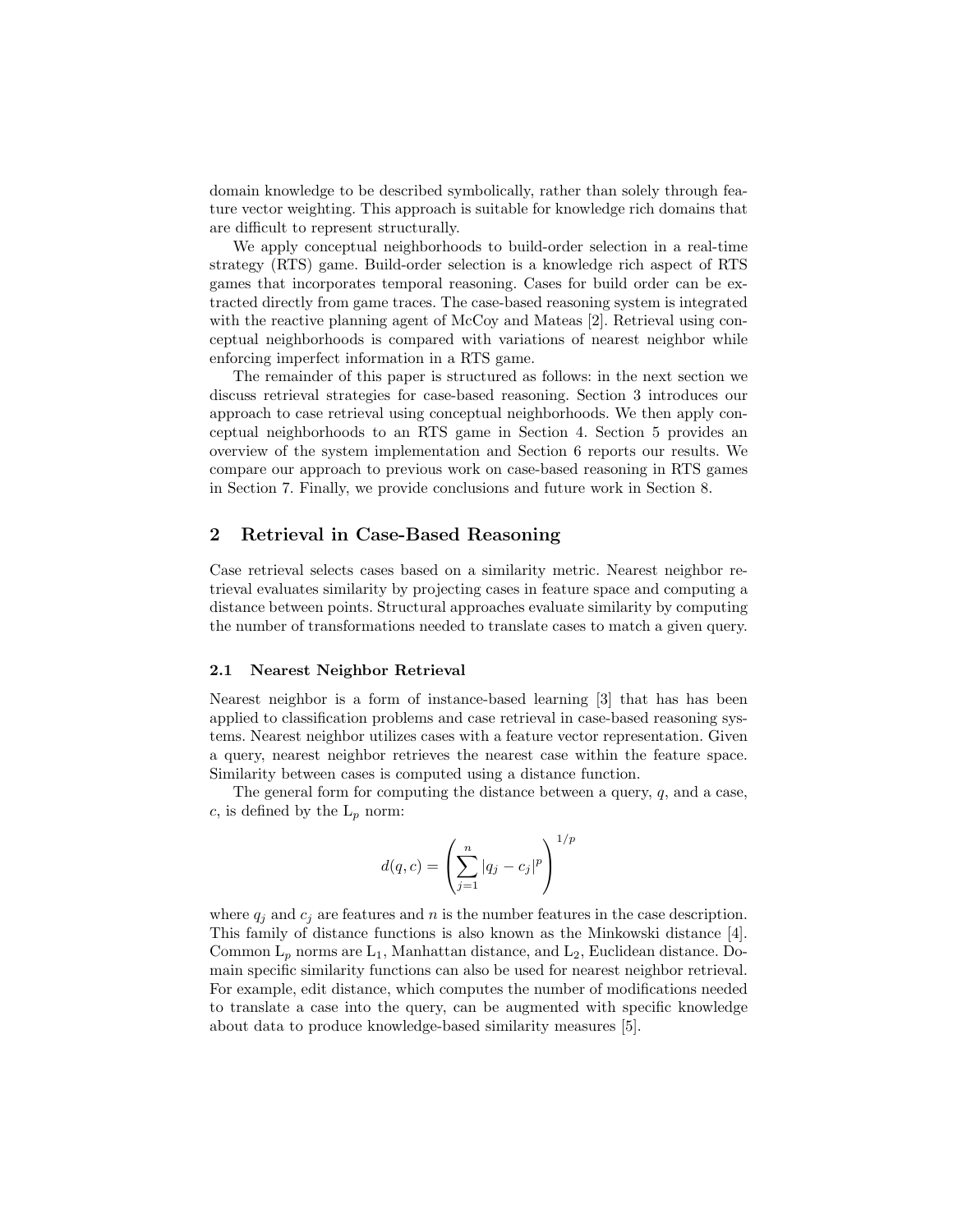Nearest neighbor is sensitive to irrelevant and noisy features [1]. Variations of nearest neighbor have been developed to reduce these issues. Wettschereck and Aha [1] introduce a framework for automating the process of weighting features, which assigns low weights to irrelevant features. Bergmann and Vollrath show that a case can cover a region rather than a point in feature space [6]. They explore the use of generalized cases and present similarity functions for this representation. Another variation of nearest neighbor is neighborhood counting [7]. Wang defines neighborhoods as regions in feature space. To measure the distance between two data points, the similarity function computes the number of neighborhoods that cover a case and the query.

### 2.2 Structural Retrieval

Structural cases provide richer representations for case-based reasoning. Cases are commonly encoded as graphs, where the concepts of the problem domain are represented as nodes and relations between concepts are represented as edges. Edges can represent spatial, temporal, or causal relationships between nodes. Bunke and Messmer [8] introduce a similarity measure based on a weighted graph edit distance.

Structural representations enable case-based reasoning systems to perform problem solving, rather than just classification. For example, MINSTREL is an author-modeling story generator [9] that uses symbolic case-based reasoning. The system has a knowledge base of King Arthur stories and general knowledge about characters in this domain. MINSTREL's case representation enables the system to invent new stories that satisfy character and story goals.

Problem solving in MINSTREL uses knowledge representations known as Transform-Recall-Adapt Methods (TRAM). TRAMs are bundled knowledge representations that know how to transform a problem into a related problem, recall a solution to the new problem and adapt the solution back to the original problem. An example TRAM is Cross-Domain-Solution, which ontologically maps a problem into a new domain, solves the problem in that domain and adapts the solution by reversing the mapping. MINSTREL also uses TRAMs recursively. When performing recursive problem solving, MINSTREL transforms the original problem with multiple TRAMs, recalls a solution to the new problem and applies the adaptation step of the TRAMs to the recalled solution.

# 3 Conceptual Neighborhoods

We present a case-based reasoning system based on conceptual neighborhoods. The system is a hybrid approach between nearest neighbor retrieval and symbolic case-based reasoning. It shares with nearest neighbor methods the use of feature vector representations, while sharing with symbolic case-based reasoning the use of domain specific transform and recall rules.

Conceptual neighborhoods provide a way to organize cases using deep features. Representations based on conceptual neighborhoods have been shown to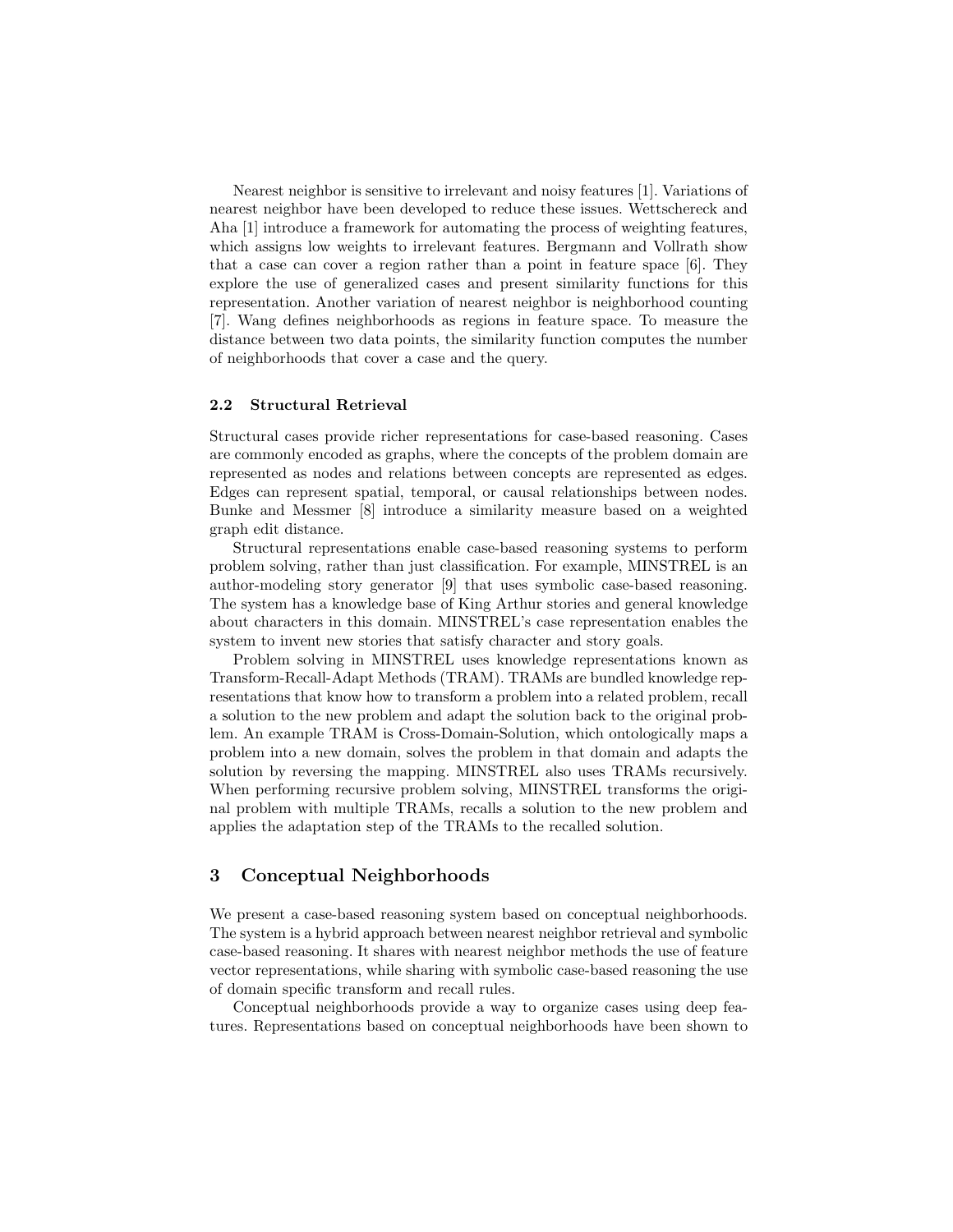allow for reasoning on imprecise knowledge [10]. Conceptual neighborhoods have been applied to case-based reasoning in the legal domain. Hypo [11] uses claim lattices to represent conceptual neighborhoods of cases and exploit connections among cases relevant to the current problem. Conceptual neighborhoods can also be applied to case-based reasoning systems that use a feature vector representation by mapping surface features to deep features. Generalizing a deep feature in this representation enables exploration of a neighborhood of cases.

Our approach maps features to concepts and projects cases in concept space. Concepts can be composed of several features, resulting in a dimensionality reduction. This process is similar to systems that map surface features to deep or knowledge-intensive features [12]. The goals of this mapping are to reduce the effects of noise and enable generalization for case retrieval.

### 3.1 Case Retrieval

Case-based reasoning with conceptual neighborhoods resembles problem solving using TRAMs [9]. However, our approach differs from MINSTREL in that our system does not bound transformations to specific recall methods. An overview of the process is shown in Figure 1. First, the transform step selects 0 to  $n$  generalize methods and applies them to the query, where  $n$  is the maximum number of generalizations allowed. Next, the recall step performs matching using a set of recall methods. Then the system evaluates the recalled cases by computing a distance metric based on the applied generalize methods. Finally, a case is selected from the set of recalled cases.

Recall methods perform exact matching using a subset of the concepts. Concepts that are marked as generalized do not require an exact match, but incur a cost based on a distance metric. The subset of concepts to select is domain specific and is derived from domain knowledge. Matching functions can test for equivalence, greater-than or less-than relations or a domain specific matching function. Recall methods match only on cases with the corresponding class or behavior. Therefore, each recall method matches against a disjoint subset of the case library. Recall methods contain preconditions, which verify that retrieved



Fig. 1. Retrieval with conceptual neighborhoods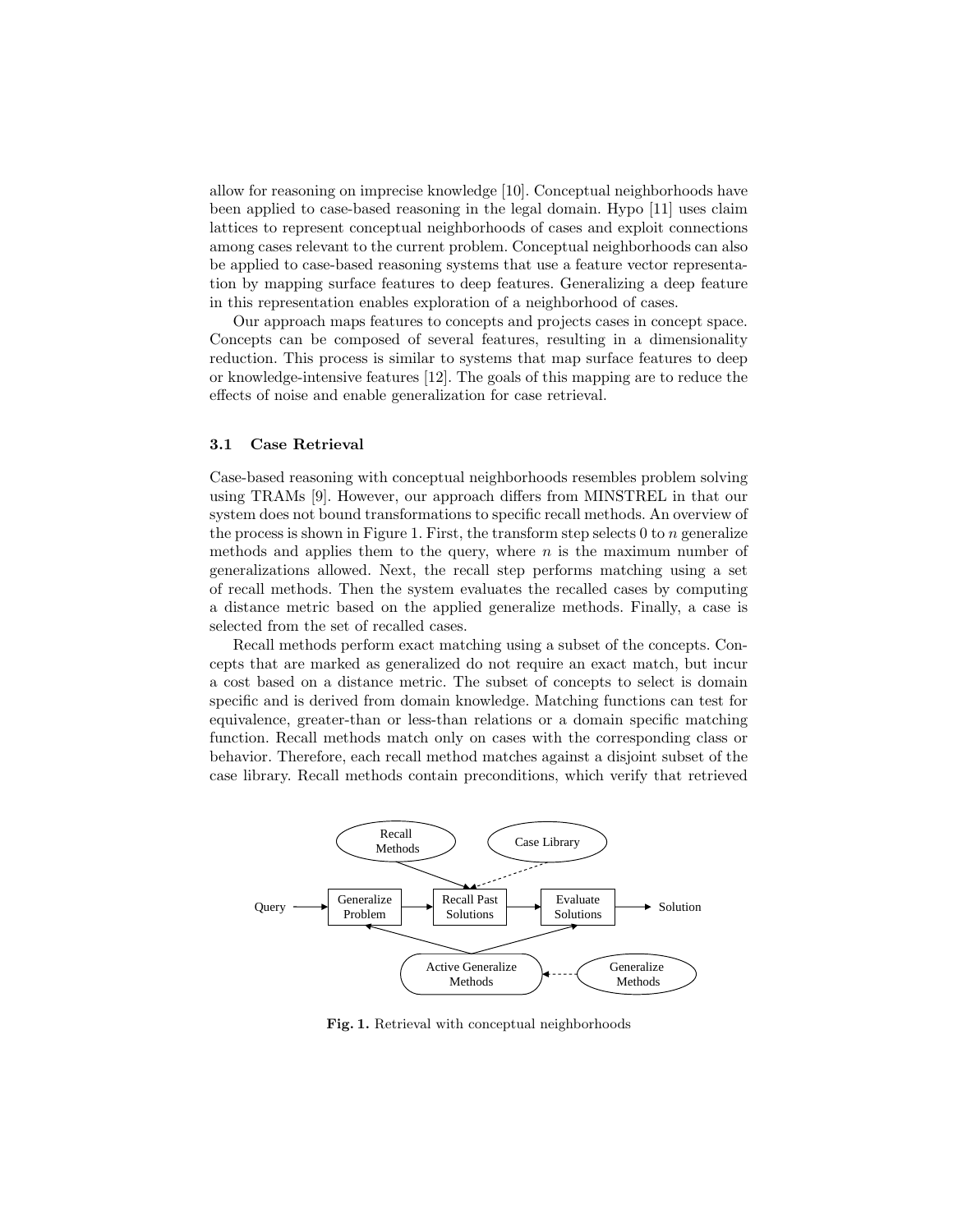cases are valid given the query. Preconditions for recall methods can specify additional domain knowledge to improve recall performance. The use of recall methods enables the system to evaluate feature subsets based on possible solutions, which differs from previous work [12] that selects feature subsets based on the problem.

Generalize methods transform the query by flagging an individual concept in the query as generalized. There is a generalize method for each concept in the query that can be generalized. Generalize methods enable the system to search the problem space and solution space [9].

The evaluation step computes a distance metric for a case by summing the distance metrics of each generalize method applied to the case. Generalize methods compute an edit distance [8] for the generalized concept between the query and recalled case. The edit distance can be based on individual features mapped to the concept. The distance is zero if the generalized concept is not contained in the subset of concepts used by the recall method that selected the case. The evaluation step then selects a case using a selection strategy, such as highest similarity or weighted random selection.

#### 3.2 Retrieval in Concept Space

The conceptual neighborhood approach maps features to concepts and retrieves cases in concept space. An example query is shown in Figure 2. The first graph (a) shows the query, s, and three cases. The second graph (b) demonstrates retrieval using nearest neighbor. The distance for retrieving  $c_1$  using nearest neighbor is computed as follows:

$$
d = \sqrt{(c_{1A} - s_A)^2 + (c_{1B} - s_B)^2}
$$

The remaining graphs demonstrate retrieval using conceptual neighborhoods. The steps to retrieve  $c_1$  in the third graph (c) are the following:

- 1. Recall fails at  $r_1$ , because  $c_{1A} \neq s_A$
- 2. Generalize method  $g_A$  generalizes concept  $A$
- 3. Recall fails at  $r_2$ , because  $c_{1B} \neq s_B$
- 4. Generalize method  $g_B$  generalizes concept B
- 5. Recall succeeds at  $r_3$
- 6.  $d = distance(s_A, c_{1A}) + distance(s_B, c_{1B})$

where  $distance(s_j, c_j)$  is a domain specific edit distance. The steps to retrieve  $c_2$  in the fourth graph (d) are the following:

- 1. Recall fails at  $r_1$ , because  $c_{2A} \neq s_A$
- 2. Generalize method  $g_A$  generalizes concept A
- 3. Recall succeeds at  $r_2$ , because the recall method for  $c_2$  does not consider concept B
- 4.  $d = distance(s_A, c_{2A})$

Note that different recall methods were used to retrieve  $c_1$  and  $c_2$ . The recall method used to retrieve  $c_1$  matched against both concepts, while the recall method used to retrieve  $c_2$  matched against only concept  $A$ .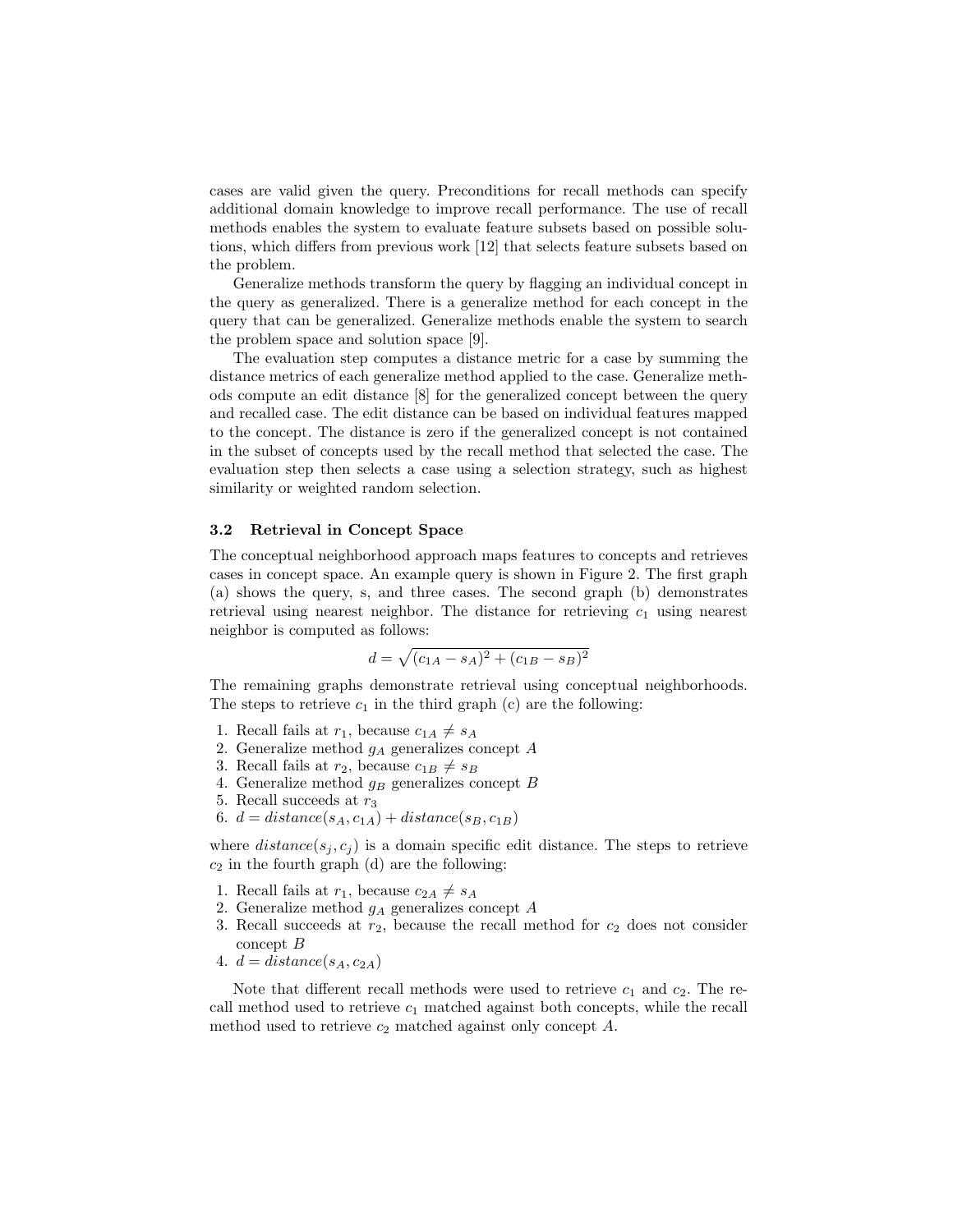

Fig. 2. Retrieval in concept space (a) The game state, s, and three cases (b) Retrieving  $c_1$  using nearest neighbor (c) Retrieving  $c_1$  using conceptual neighborhoods (d) Retrieving  $c_2$  using conceptual neighborhoods

### 3.3 Applying Conceptual Neighborhoods

Conceptual neighborhoods can be applied to case-based reasoning systems that use a feature vector representation. The first step is to select a set of concepts and map the original features to concepts. The next step is to create a recall method for each class or behavior in the domain. The third step is to select concept subsets for each recall method. The final step is to select which concepts can be generalized and to determine edit distances for these concepts. This process is demonstrated in the next section.

# 4 Conceptual Neighborhoods in RTS Games

In this section we describe how conceptual neighborhoods can be applied to build order in Wargus<sup>1</sup>, a clone of the game Warcraft II which was developed by Blizzard Entertainment<sup>TM</sup>. The purpose of the case-based reasoner is to select the next unit or building to produce based on the current game state.

RTS games present a variety of research problems, including decision making under uncertainty, opponent modeling and adversarial planning [13]. RTS games enforce imperfect information through a "fog of war", which limits visibility

<sup>1</sup> http://wargus.sourceforge.net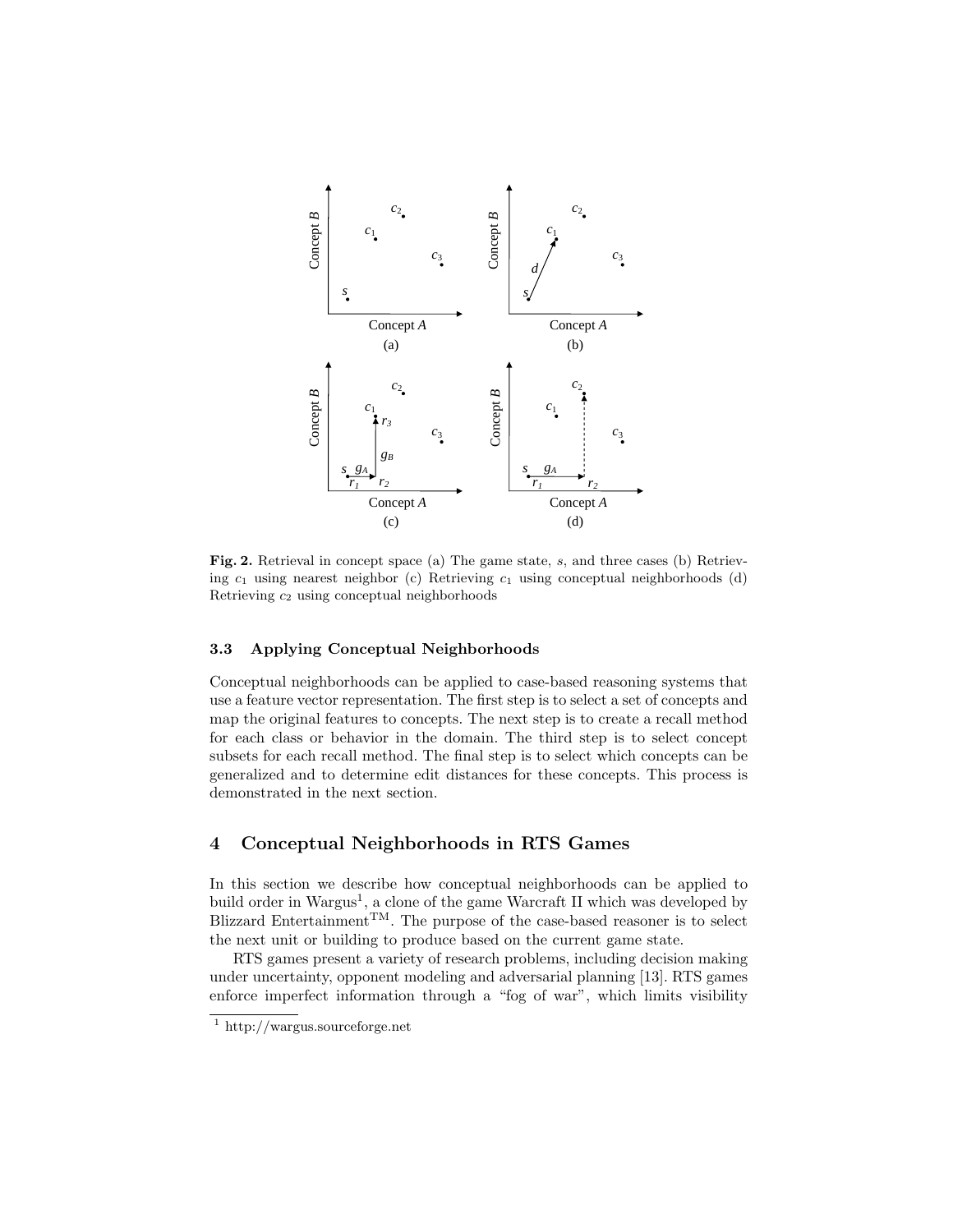to portions of the map where the player controls units. In order to acquire information about an opponent, it is necessary to actively scout the map to find out which buildings and units the opponent is producing. Scouting is vital in RTS games, because different strategies have different types of counter strategies.

One of the focuses of strategic play in RTS games is build order. A build order defines the sequence in which buildings are constructed, units are produced and technologies are researched. Build order is a knowledge-rich aspect of RTS gameplay and players can improve their skills by studying replays of professional matches and learning which build orders work best against counter strategies on a variety maps.

### 4.1 Case Representation

We define a case as a behavior and game state pair. Behaviors are discussed in more detail in the following section. Game state includes the following concepts: player technological state (player tech), enemy technological state (enemy tech), number of combat units, number of workers, number of production buildings and map properties. The mapping of features to concepts is shown in Table 1.

### 4.2 Recall Methods

The build order behaviors in Wargus can be classified by the following actions: train worker unit, train combat unit, build tech building, build production building and research upgrade. The system contains a recall method for each behavior type. The subsets of concepts evaluated by the recall methods are shown in Table 2. The following concepts require an exact match between the query and a case: map properties, player tech, enemy tech and number of production buildings. The number of workers and number of combat units concepts require that the query contains at least as many units as a case.

We selected the concept subsets for each recall method based on analyzing expert replays. Domain knowledge is demonstrated by the research-upgrade recall method, which matches against only the player tech and number of combat unit concepts. If the player possesses several combat units and the tech buildings required to research an upgrade, then researching the upgrade is a preferred action.

|  |  | Table 1. Game state features mapped to concepts |  |  |  |
|--|--|-------------------------------------------------|--|--|--|
|--|--|-------------------------------------------------|--|--|--|

| Concept         | Features                                                   |
|-----------------|------------------------------------------------------------|
| Player Tech     | Lumber Mill, Blacksmith, Stronghold, Mound                 |
| Enemy Tech      | Enemy Barracks, Lumber Mill, Blacksmith, Stronghold, Mound |
| Prod. Buildings | <b>Barracks</b>                                            |
| Workers Units   | Peons                                                      |
| Combat Units    | Grunts, Axe throwers, Catapults, Ogres                     |
| Map Properties  | Distance to opponent base, Open path to opponent base      |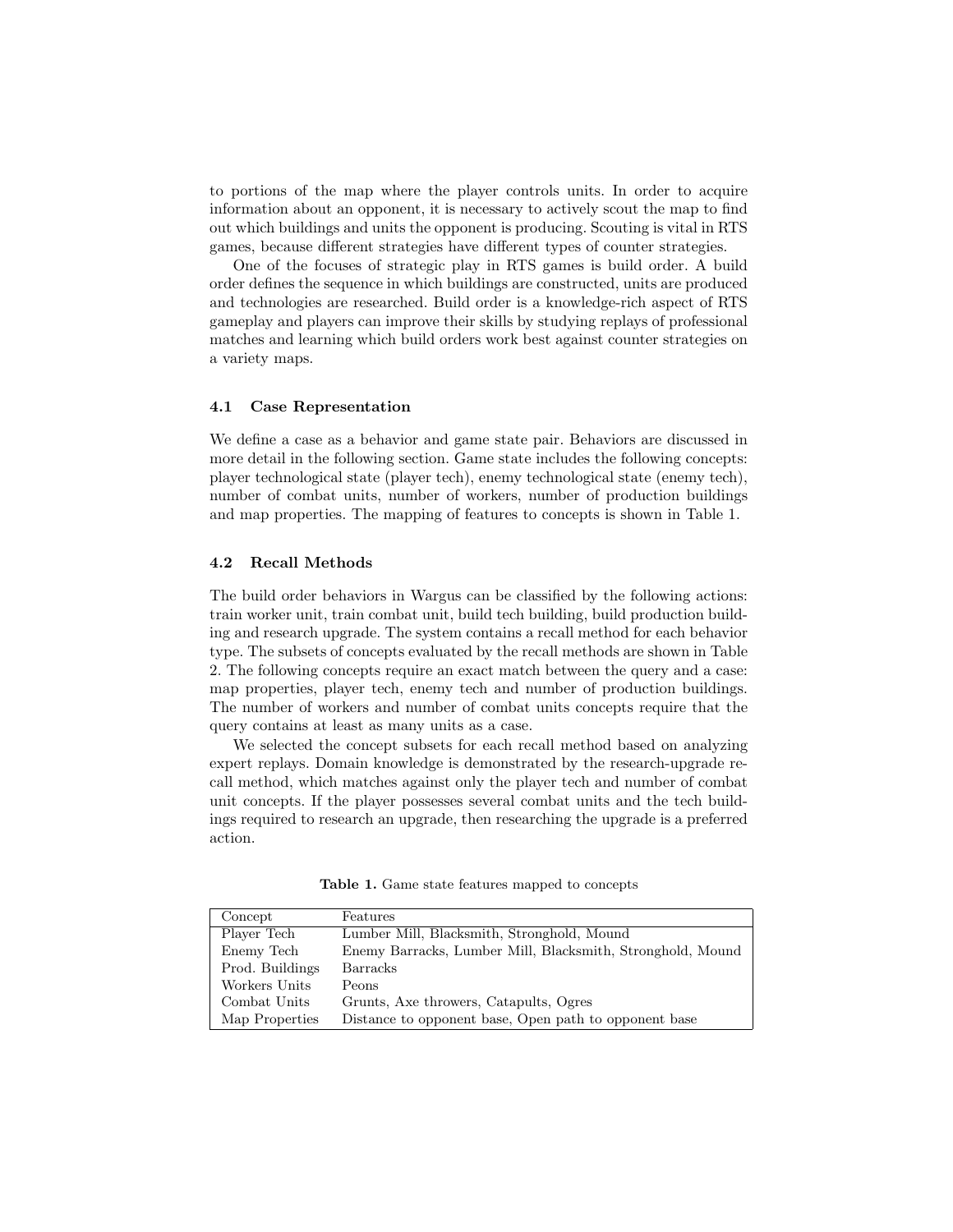|                     | Map        |      |      |       |       | Player Enemy Worker Combat Production |
|---------------------|------------|------|------|-------|-------|---------------------------------------|
|                     | properties | tech | tech | units | units | buildings                             |
| Train worker        |            |      |      |       |       |                                       |
| Train combat unit   |            |      |      |       |       |                                       |
| Tech building       |            |      |      |       |       |                                       |
| Production building |            |      |      |       |       |                                       |
| Research upgrade    |            |      |      |       |       |                                       |

Table 2. Concept subsets for recall methods

#### 4.3 Generalize Methods

The system includes a generalize method for each concept in the case representation, excluding the player tech concept. Generalize methods mark a concept as not requiring an exact match at the cost of an edit distance. The edit distance computes the distance between the query and recalled cases based on the amount of in-game resources required to translate the query to a recalled case for a particular concept, by computing a linear combination of the gold and wood resources.

- Generalize number of workers marks the number of workers concept as generalized. The edit distance is the cost of a worker unit times the difference in number of worker units between the query and a recalled case.
- Generalize number of production buildings marks the number of production buildings concept as generalized and computes the edit distance based on the difference in number of production buildings times the cost of a production building.
- Generalize number of combat units marks the number of combat units concept as generalized and computes the distance based on the difference in combat units between the query and recalled case. Although the number of combat units concept is an aggregation, the distance is computed based on the individual unit types. Therefore, the distance metric distinguishes between expensive and inexpensive units.
- Generalize enemy tech computes a distance metric based on the difference in enemy tech buildings between the query and recalled case. The distance metric sums the cost of the buildings that are different.
- Generalize map property causes recall methods to ignore map properties when retrieving cases. The distance metric is a constant cost and is incurred if any of the map properties differ between the query and a recalled case.

### 4.4 Case Selection

A case is selected from the set of retrieved cases using weighted random selection. Weights are computed using an inverse distance relation:

$$
weight = \frac{1}{\delta + \sum_{j=1}^{n} distance_j(q_j, c_j)}
$$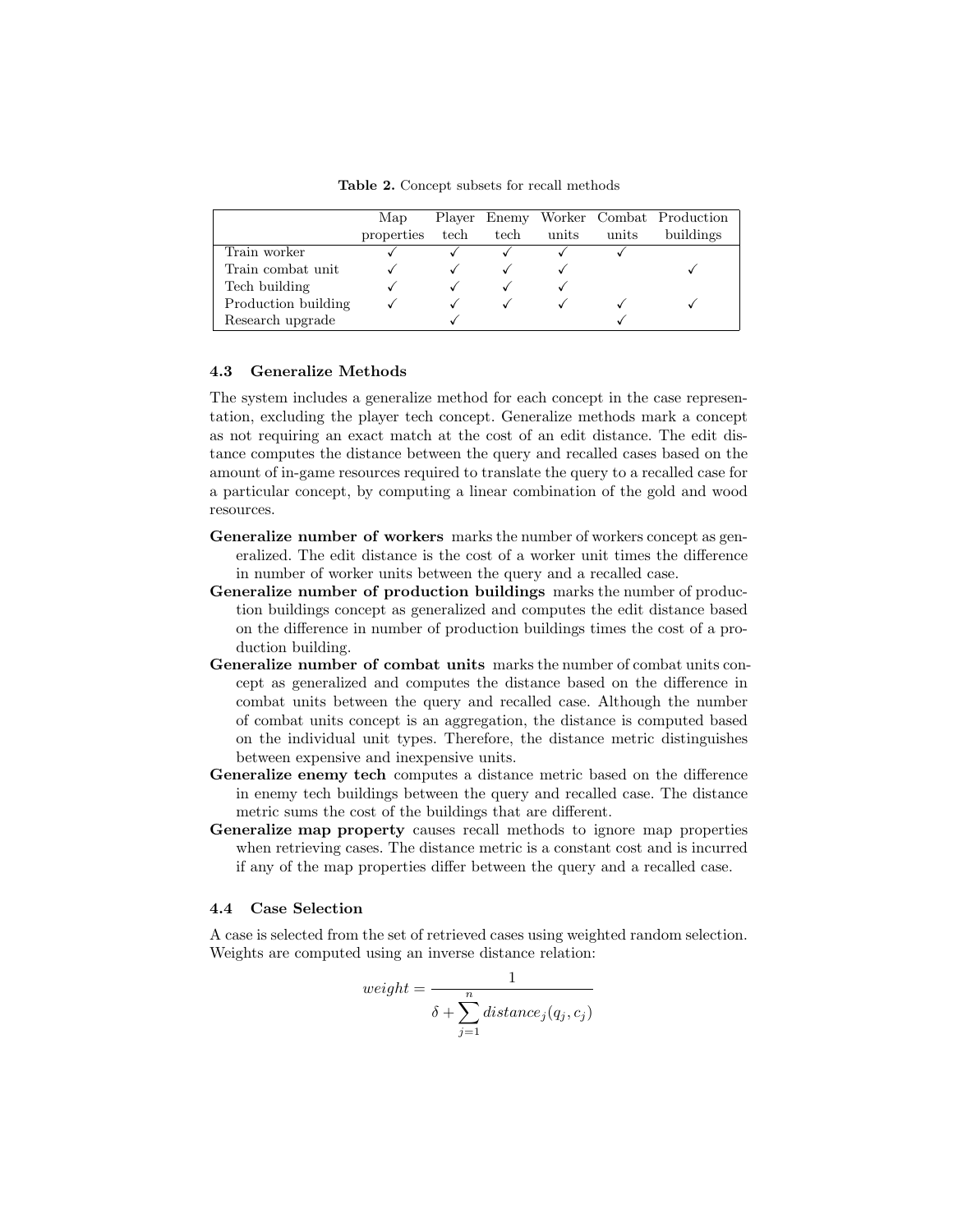where  $q_i$  is a concept of the query,  $c_i$  is a concept of a case, distance, is the edit distance for concept j, n is the number of concepts and  $\delta$  is a constant to adjust so the value is finite if the edit distance is zero.

A randomized selection is used to enable constrained exploration of the case library. This leads to small variations in build order. Also, always picking the best case can cause problems in an imperfect information environment, because noise can cause the similarity function to be inaccurate. The system uses an inverse distance relation, but other approaches could be used, such as exponential weighting.

#### 4.5 Retrieval Example

An example query with three cases is shown in Figure 3. The cases correspond to training a peon  $(c_1)$ , building a blacksmith  $(c_2)$  and building a barracks  $(c_3)$ . In Wargus, the cost of a worker unit is 400 gold and the cost of a first-tier combat unit is 600 gold. Retrieving  $c_1$  consists of the following steps:

- 1. Recall fails at  $r_1$ , because  $c_{1w} \neq s_w$
- 2.  $g_w$  generalizes the number of worker units
- 3. Recall fails at  $r_2$ , because  $c_{1c} \neq s_c$
- 4.  $g_c$  generalizes the number of combat units
- 5. Recall succeeds at  $r_3$

6.  $d_{c1} = distance(s_w, c_{1w}) + distance(s_c, c_{1c}) = 1 * 400 + 2 * 600 = 1600$ 

Retrieving  $c_2$  consists of the following steps:

- 1. Recall fails at  $r_1$ , because  $c_{2w} \neq s_w$
- 2.  $g_w$  generalizes the number of worker units
- 3. Recall succeeds at  $r_2$
- 4.  $d_{c2} = distance(s_w, c_{2w}) = 2 * 400 = 800$

Retrieving  $c_3$  consists of the following steps:

- 1. Recall fails at  $r_1$ , because  $c_{3w} \neq s_w$
- 2.  $g_w$  generalizes the number of worker units
- 3. Recall succeeds at  $r_2$
- 4.  $d_{c3} = distance(s_w, c_{3w}) = 3 * 400 = 1200$

Weights are computed based on these distances. Setting  $\delta = 400$  results in the following weights:  $w_{c1} = 0.0005$ ,  $w_{c2} = 0.00083$  and  $w_{c3} = 0.00063$ . These weights are used to perform a weighted random selection.

# 5 Implementation

Our system uses the integrated agent framework of McCoy and Mateas [2]. The case-based reasoning system communicates with the framework using the blackboard pattern. McCoy and Mateas' agent was modified to produce buildings and units based on events posted to the blackboard. Reconnaissance capabilities were also added to the agent. Six case retrieval strategies were implemented to evaluate the performance of conceptual neighborhoods.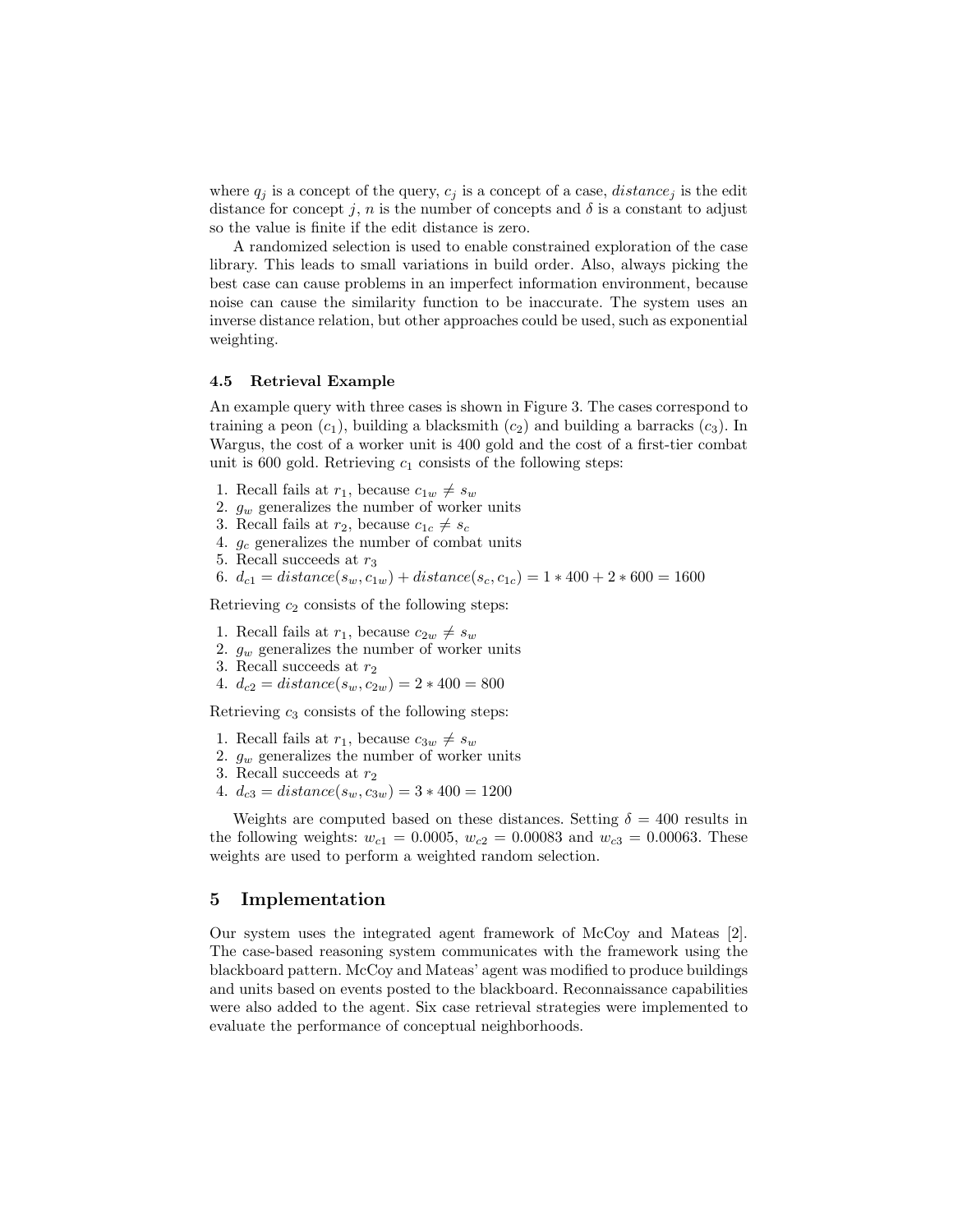

Fig. 3. An example query. The cases correspond to training a peon (a), building a blacksmith (b) and building a barracks (c).

# 5.1 Architecture

The game-playing agent consists of an ABL agent connected to the Wargus RTS engine. A behavior language (ABL) is a reactive planning language [14] and communicates with Wargus using JNI. Different competencies in the agent communicate with each other through ABL's working memory. ABL's working memory serves as a blackboard and enables communication through the blackboard pattern. An overview of the agent architecture is shown in Figure 4.



Fig. 4. Agent architecture

The agent is composed of distinct managers, each of which is responsible for performing one or more subtasks. The strategy manager is responsible for highlevel strategic decisions and focuses on build order. The production manager is responsible for producing units and buildings, based on messages generated by the strategy manager. The tactics manager decides when and where to engage the opponent. The scouting manager is responsible for assigning worker units to scout the opponent base.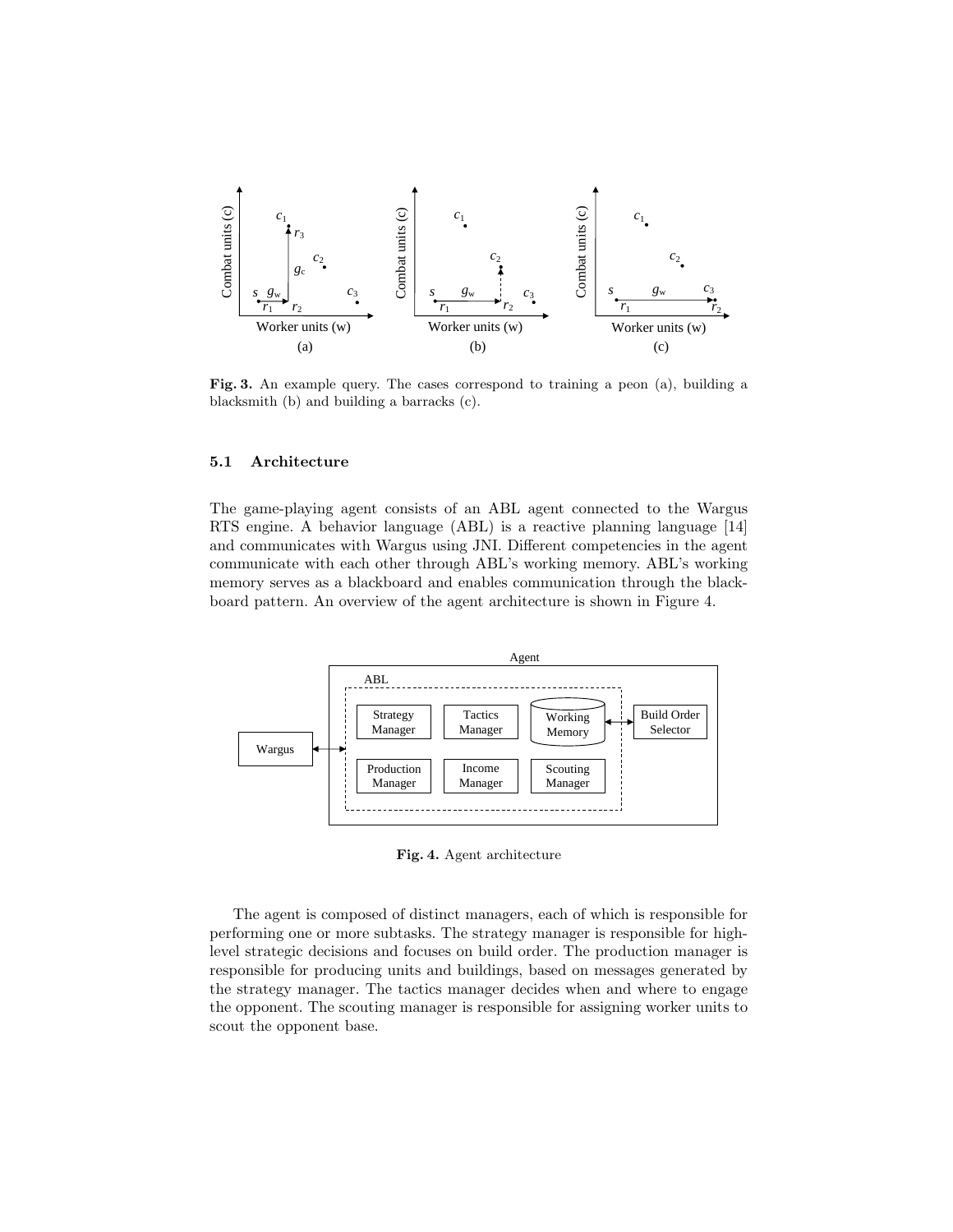### 5.2 Build Order Selectors

Six retrieval strategies were implemented for the build order selector. The goal of implementing several retrieval strategies was to determine if retrieval with conceptual neighborhoods outperforms nearest neighbor and to evaluate if both generalize and recall methods are necessary for the conceptual neighborhood approach to be effective.

- Random build order selector (Rand) picks cases randomly from the set of valid cases.
- Nearest neighbor selector (NNS) performs case retrieval using Manhattan distance. The case description contains a feature for each unit type, for both players.
- Case feature selector (CFS) performs case retrieval using the concepts and edit distances discussed in the previous section, but does not use generalize or recall methods.
- Generalize methods only selector (GMS) performs exact matching using generalize methods. This approach does not use concept subsets for recall.
- Recall methods only selector (RMS) performs partial matching using recall methods and concept subsets.
- Conceptual neighborhood selector (CNS) uses both generalize and recall methods to perform case retrieval.

### 5.3 Case Generation

A case library was generated by running several different scripted builds against each other on several different maps. The scripts were selected from eight handcoded build orders with specific timing attacks. The validation scripts, discussed in the results section, were not used for case generation. The map pool consisted of maps with varying distances between bases (close, medium, far) and open and closed paths between bases. Four scripts were selected for each map and tested against the other scripts, for a total of six games per map. Cases were added to the library only for the winning script. The case library contains 36 games traces and over 1500 cases. The case library is much larger than previous work utilizing game traces [15, 16].

# 6 Results

The agent was evaluated against the built-in AI of Wargus, two well-established scripts and a new script. Four different maps were used, where the first three maps contain a direct land route to the opponent's base of varying distance (close, medium, far) and the last map (NWTR) is a variation of the map "Nowhere to run, nowhere to hide". The agent was tested in perfect and imperfect information environments. In games with perfect information, the game state is fully observable. In games with imperfect information, the "fog of war" is enforced, limiting the visibility of the agent to areas where units are controlled.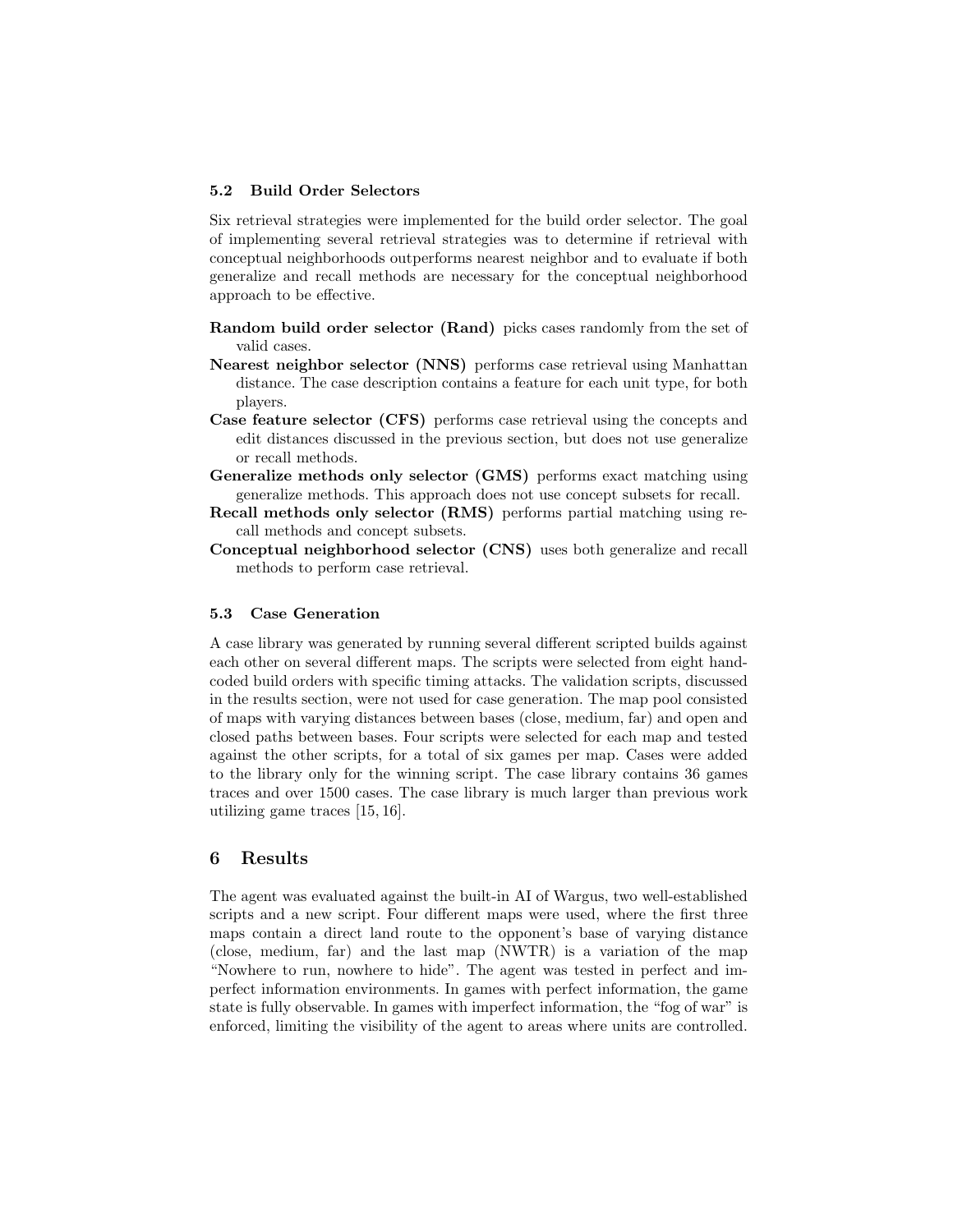|            | Perfect     | Imperfect   |
|------------|-------------|-------------|
|            | Information | Information |
| Rand       | 31%         | 19%         |
| <b>NNS</b> | 69%         | 50%         |
| <b>CFS</b> | 56%         | 44\%        |
| <b>GMS</b> | 44%         | 41\%        |
| <b>RMS</b> | 50%         | 47%         |
| <b>CNS</b> | 75%         | 66%         |

Table 3. Win rates for perfect and imperfect information environments over 32 trials

Games were run with perfect and imperfection information and results are shown in Table 3. The conceptual neighborhood selector won 66% of games in an imperfect information environment. Also, the success rate of the conceptual neighborhood selector decreased by only 9% when enforcing imperfect information, while the success rate of the nearest neighbor selector decreased by 19%.

Table 4. Win rates versus scripted builds over 8 trials

|            | $\rm Land$ | Soldier's | Knight's | Fast  |         |
|------------|------------|-----------|----------|-------|---------|
|            | Attack     | Rush      | Rush     | Ogre  | Overall |
| Rand       | 62\%       | 12%       | $0\%$    | $0\%$ | 19%     |
| <b>NNS</b> | 62\%       | $62\%$    | 38\%     | 38\%  | 50%     |
| <b>CFS</b> | 100%       | $50\%$    | 12\%     | 12%   | 44\%    |
| <b>GMS</b> | 75%        | 50%       | 25\%     | 12\%  | 41\%    |
| <b>RMS</b> | 88%        | $62\%$    | 25\%     | 12\%  | 47\%    |
| <b>CNS</b> | $100\%$    | 75%       | 50%      | 38%   | 66\%    |

Win rates against the scripted builds with imperfect information enforced are shown in Table 4. The conceptual neighborhood selector outperformed all of the other selectors. All of the retrieval strategies outperformed random selection, but the case feature, generalize methods only, and recall methods only selectors performed worse than nearest neighbor retrieval. The conceptual neighborhood selector achieved a success rate of at least 50% on every map (see Table 5). These results indicate that the conceptual neighborhood approach was better at adapting to new game situations.

# 7 Related Work

Case-based reasoning has been applied to several aspects of RTS play, including strategic [17] and tactical [18] levels of gameplay. There are two approaches that have been applied to case-based reasoning in RTS games: bootstrap learning systems that rely on exploration of the state space and systems that utilize game traces to automatically acquire knowledge about RTS gameplay.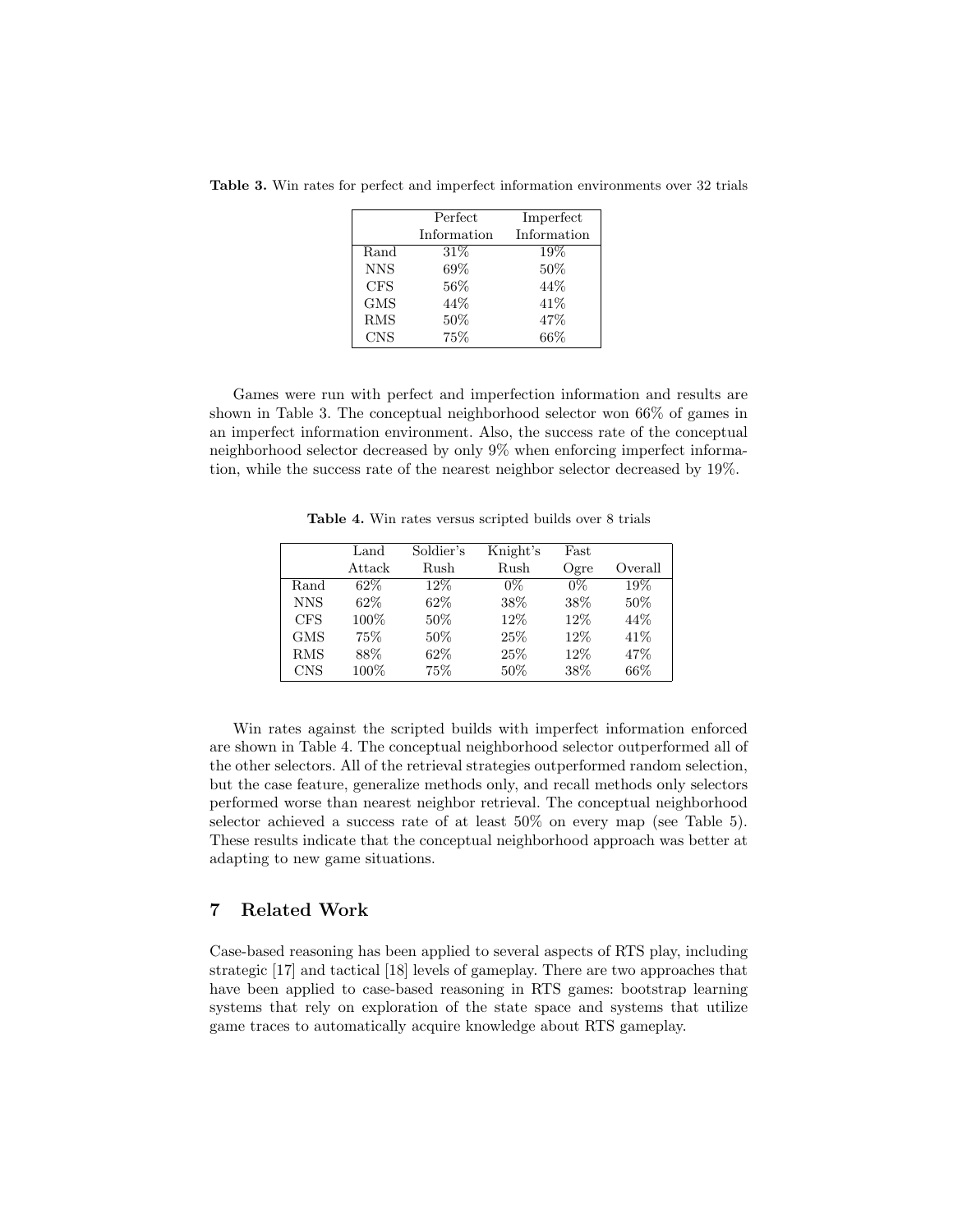Table 5. Win rates on the map pool over 8 trials

|            | Open  | Open   | Open |             |
|------------|-------|--------|------|-------------|
|            | Close | Medium | Far  | <b>NWTR</b> |
| Rand       | 25%   | 25%    | 25%  | $0\%$       |
| <b>NNS</b> | 62\%  | 12%    | 88%  | 25%         |
| <b>CFS</b> | 38%   | 50%    | 50%  | 38%         |
| <b>GMS</b> | 50%   | 12%    | 62\% | 38%         |
| <b>RMS</b> | 50%   | 50%    | 62\% | 25%         |
| <b>CNS</b> | 75%   | 62%    | 75%  | 50%         |

Aha et al. [17] use case-based reasoning to defeat strategies randomly selected from a pool of fixed strategies. The system uses the building-specific state lattice developed by Ponsen et al. [19], which abstracts Wargus game states into a state lattice and specifies a set of counter strategies for each state. This knowledge is used to explore the state space and build a case library of counter strategies. Our system differs in that a state lattice is not used to constrain the set of possible strategies.

Molineaux et al. [18] apply case-based reasoning to tactical situations in RTS games. They claim that tactical gameplay in RTS games is knowledge poor and therefore a state-space taxonomy is insufficient to encompass all relevant tactical decisions. They combine case-based reasoning and reinforcement learning in order to explore the state space. Our system varies from this approach, because our system makes use of domain knowledge.

Game traces have been used by case-based reasoning systems to play full RTS games. Ontañón et al. [15] present a case-based planning approach that uses game traces to interleave planning and execution, and play at the same action granularity as a human player. The system uses expert-annotated game traces to automatically acquire domain knowledge from expert players. Cases are extracted from traces and specify primitive actions or additional subgoals for the current behavior to pursue. Our approach differs in that we define a clear division between planning and case-based reasoning and case-based reasoning is applied only to build order.

Mishra et al. [12] extend the case-based planner by introducing situation assessment for improved case retrieval. They noticed that the performance of previous systems [15, 16] suffers when the case library stores numerous plans representing several strategies played over maps of different sizes. Mishra et al. introduce the concept of a situation and use situation assessment to aid in case retrieval. A situation is defined by a high-level representation of the game state including map properties and current goals of the player. Situations are then used to select relevant features for case retrieval. The main difference between this approach are our system is that Mishra et al. select feature subsets based on the current game state, while the conceptual neighborhood approach selects feature subsets based on the type of case being recalled. Additionally, previous work [15, 16, 12] has investigated smaller numbers of game traces, which also required annotation.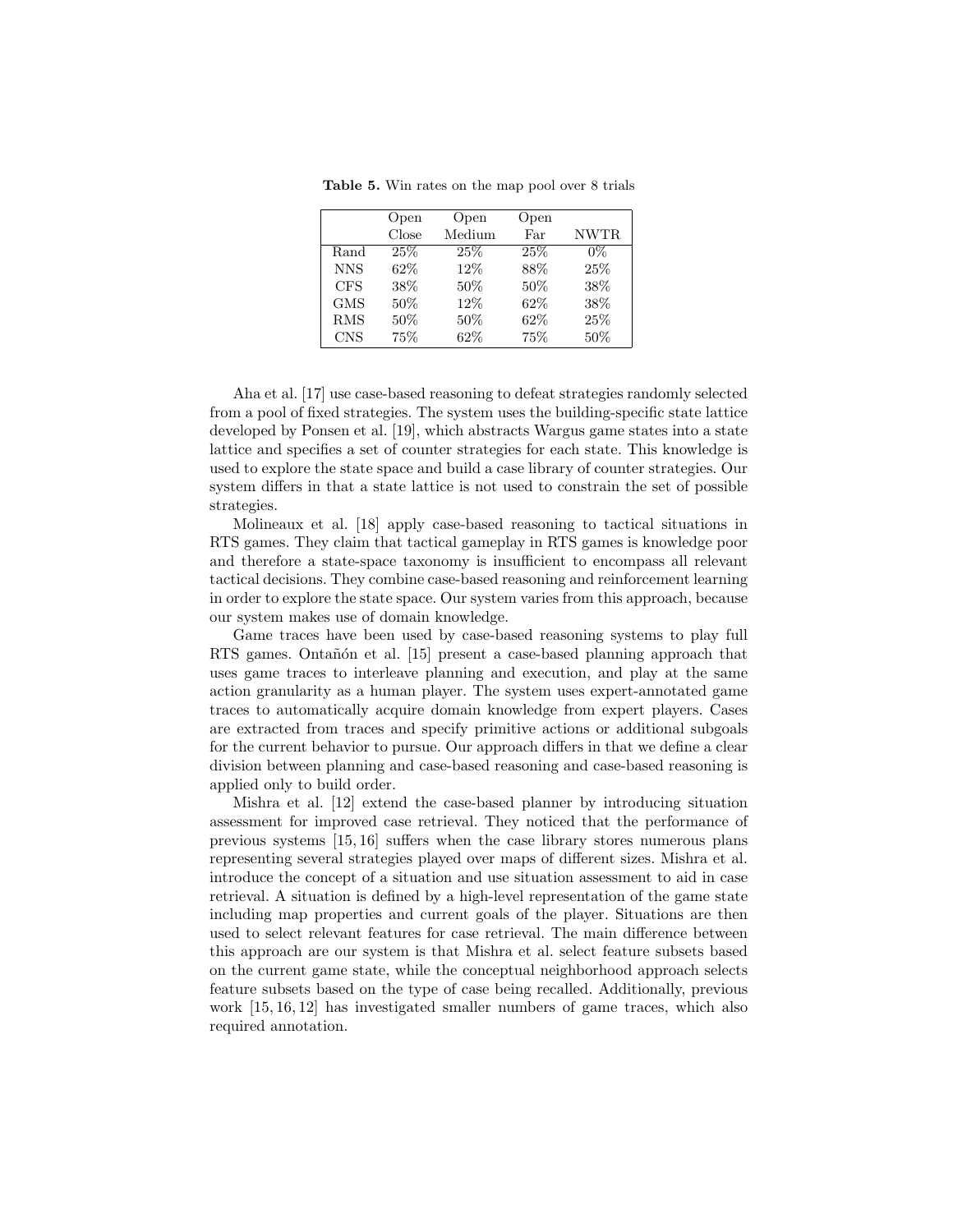Table 6. Reported win rates versus the conceptual neighborhood selector with perfect information (PI) and imperfect information (II).

|                | Ponsen | Ontañón | $McCov\&$ | <b>CNS</b> | CNS   |
|----------------|--------|---------|-----------|------------|-------|
|                | et al. | et al.  | Mateas    | ÞТ         |       |
| Land Attack    | 76\%   | 89%     |           | 100\%      | 100\% |
| Soldier's Rush | 29%    | __      | 80%       | 75%        | 75%   |
| Knight's Rush  | 13%    | __      | 53%       | 50%        | 50%   |

Our results are compared to reported success rates from the literature in Table 6. All prior work, to our knowledge, has used perfect information. We report results for the performance of the system in perfect and imperfect information environments, which achieved the same win rates against the standard scripts. Aha et al. [17] report an average success rate of over 80%, but do not specify win rates against the soldier's and knight's rushes.

# 8 Conclusion

In this paper we have demonstrated how conceptual neighborhoods can be applied to retrieval in case-based reasoning. Our contributions include the application of conceptual neighborhoods to retrieval, which enables additional domain knowledge to be applied to case retrieval, and evaluation of conceptual neighborhoods versus other retrieval strategies. We validated our approach by applying conceptual neighborhoods to build order in a RTS game. The results indicate that retrieval using conceptual neighborhoods outperforms nearest neighbor when enforcing imperfect information.

Our results show two interesting properties. First, the conceptual neighborhood approach achieved similar success rates to nearest neighbor retrieval in a perfect information environment, while outperforming nearest neighbor retrieval when imperfect information is enforced. This leads us to conclude that the conceptual neighborhood approach is better at adapting to new game situations. Second, the approaches that did not use both generalize and recall methods performed worse than nearest neighbor retrieval. If the generalize methods only selector had outperformed nearest neighbor, then the success of the system could be attributed to the use of domain specific distance metrics. However, our results show that the use of concept subsets was necessary to improve retrieval. This indicates that the interaction between generalize and recall methods is necessary to capture domain knowledge for retrieval with conceptual neighborhoods.

Future work will explore different types of transformations and the application of conceptual neighborhoods to additional aspects of case-based reasoning, including case adaptation and on-line learning.

### References

1. Wettschereck, D., Aha, D.: Weighting features. Lecture notes in computer science 1010 (1995) 347–358